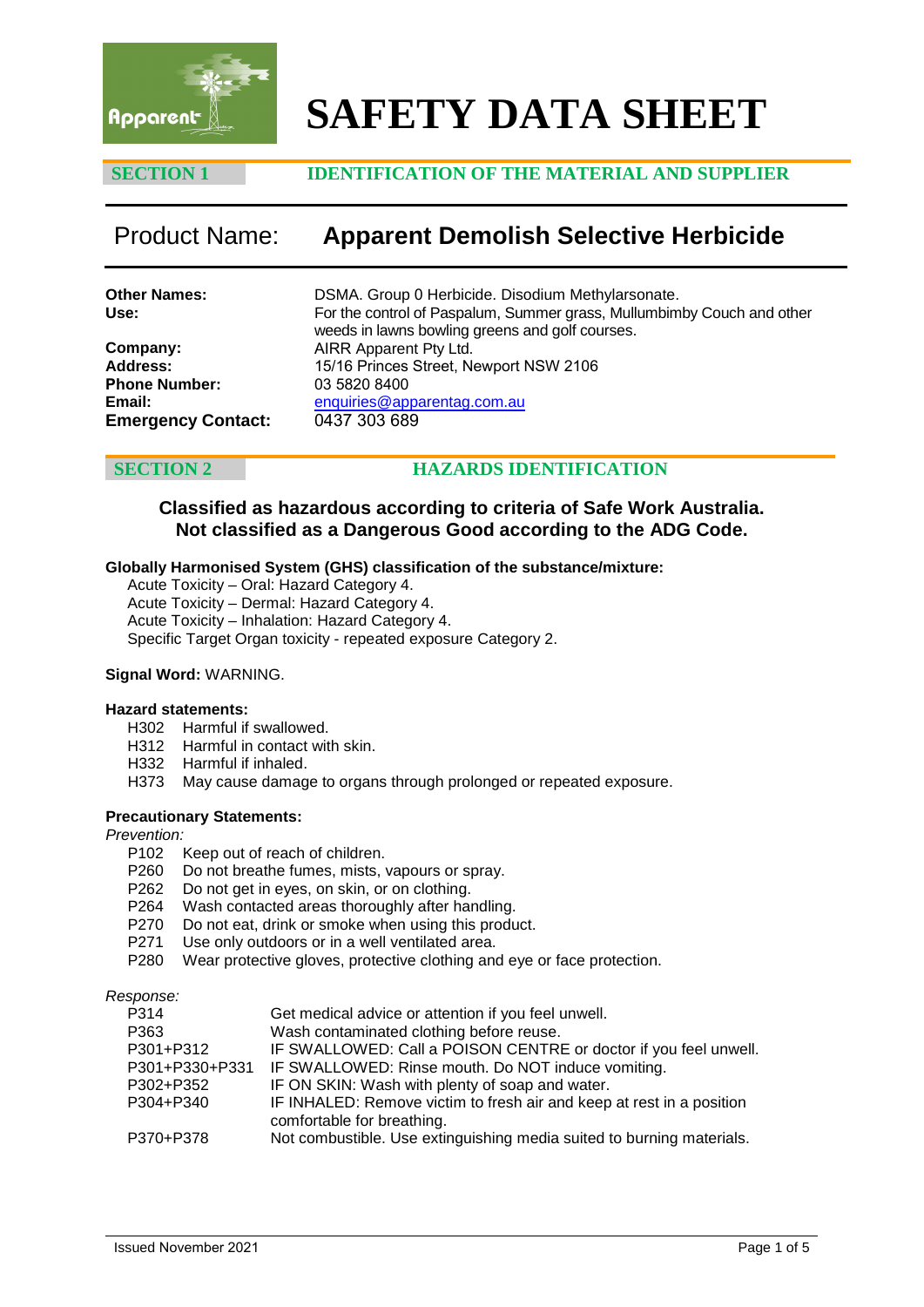# **SECTION 2 HAZARDS IDENTIFICATION** (Continued)

### *Storage:*

| P410 | Protect from sunlight.                                       |
|------|--------------------------------------------------------------|
|      | P402+P404 Store in a dry place. Store in a closed container. |
|      | P403+P235 Store in a well-ventilated place. Keep cool.       |

# *Disposal:*

Dispose of contents/container in accordance with national regulations.

### **Pictograms:**





**Ingredients:**

# **SECTION 3 COMPOSITION/INFORMATION ON INGREDIENTS**

| iliyledigilis.                                   |                   |                   |
|--------------------------------------------------|-------------------|-------------------|
| CHEMICAL                                         | <b>CAS NUMBER</b> | <b>PROPORTION</b> |
| Disodium Methylarsonate                          | 144-21-8          | 220 g/L           |
| Other ingredients determined not to be hazardous |                   | <b>Balance</b>    |

# **SECTION 4 FIRST AID MEASURES**

| FIRST AID         |   |
|-------------------|---|
| <b>Ingestion:</b> | f |

| Ingestion: | If poisoning occurs, contact a Doctor or Poisons Information Centre. Phone 131 126. If |
|------------|----------------------------------------------------------------------------------------|
|            | swallowed do NOT induce vomiting. Wash mouth out with water.                           |

- **Eye contact:** Immediately hold eyes open and flood with clean water until chemical is removed. Ensure irrigation under eyelids by occasionally lifting them. Do not try to remove contact lenses unless trained. If irritation persists, seek medical attention.
- **Skin contact:** Remove contaminated clothing and launder before re-use. Wash skin with soap and water. If skin is irritated, seek medical advice.
- **Inhalation:** Remove to fresh air and observe until recovered. If irritation or symptoms persists more than about 30 minutes, seek medical advice.

**Advice to Doctor:** Treat symptomatically.

**SECTION 5 FIRE FIGHTING MEASURES**

**Specific Hazard:** Generally considered a low risk due to the water content. Not flammable. No risk of explosion if involved in a fire.

**Extinguishing media:** Extinguish fire using media suited to burning material. If containers are ruptured contain all runoff.

**Hazards from combustion products:** Product is likely to decompose after heating to dryness and continued strong heating and will emit toxic fumes. Firefighters to wear self-contained breathing apparatus and suitable protective clothing if risk of exposure to vapour or smoke.

**Precautions for fire-fighters and special protective equipment:** Isolate fire area. Evacuate downwind residents. Wear full protective clothing and self-contained breathing apparatus. Do not breathe smoke or vapours generated.

# **SECTION 6 ACCIDENTAL RELEASE MEASURES**

**Emergency procedures:** In the event of a major spill, prevent spillage from entering drains or water courses. As a minimum, wear cotton overalls buttoned to the neck and wrist, a washable hat and rubber gloves. In the case of spillage, stop leak if safe to do so, and contain spill. Contain and absorb spilled material with absorbent material such as sand, clay, cat litter or material such as vermiculite.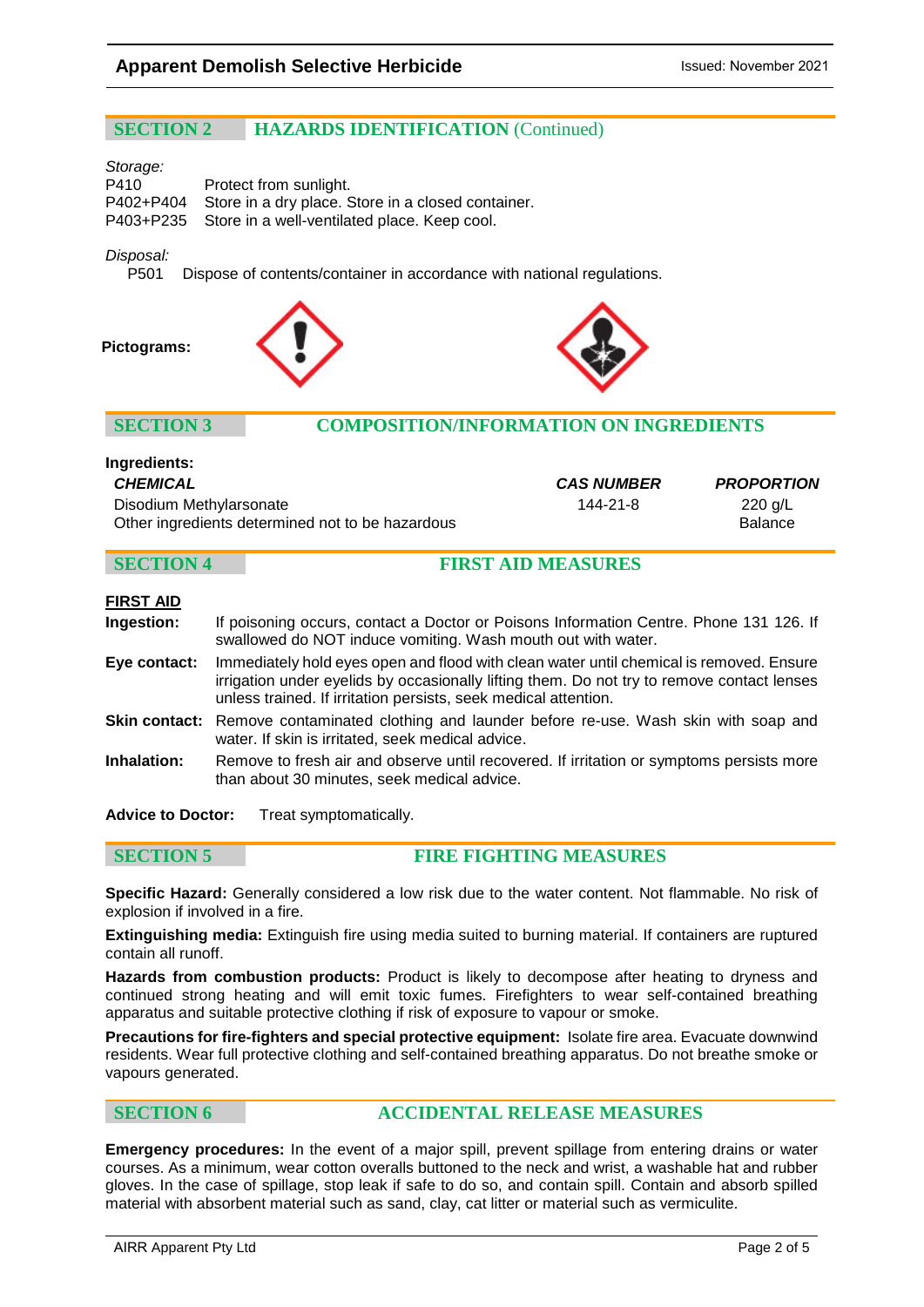# **SECTION 6 ACCIDENTAL RELEASE MEASURES** (Continued)

Collect recoverable product for use as labelled on the product. Vacuum, shovel or pump contaminated spilled material into an approved container and dispose of waste as per the requirements of Local or State Waste Management Authorities. Keep out animals and unprotected persons.

**Material and methods for containment and cleanup procedures:** To clean spill area, tools and equipment, wash with a solution of soap, water and acetic acid/vinegar. Follow this with a neutralisation step of washing the area with a bleach or caustic soda ash solution. Finally, wash with a strong soap and water solution. Absorb, as above, any excess liquid and add both solutions to the drums of waste already collected. If a significant quantity of material enters drains, advise emergency services. Thoroughly launder protective clothing before storage or re-use.

# **SECTION 7 HANDLING AND STORAGE**

**Precautions for Safe Handling:** Poisonous if absorbed by skin contact or swallowed. May irritate the eyes and skin. Avoid contact with the eyes and skin. When preparing spray and using the prepared spray wear cotton overalls buttoned to the neck and wrist, a washable hat and rubber gloves. After use and before eating, drinking or smoking wash hands, arms and face thoroughly with soap and water. After each day's use wash gloves and contaminated clothing.

**Conditions for Safe Storage:** Store in a locked room or place away from children, animals, food, feedstuffs, seed and fertilisers. Do not store for prolonged periods in direct sunlight. Not classified as a Dangerous Good. This product is a Schedule 7 Poison (S7) and must be stored, transported and sold in accordance with the relevant Health Department regulations.

**SECTION 8 EXPOSURE CONTROLS / PERSONAL PROTECTION**

## **Exposure Guidelines:**

Exposure guidelines have not been established for this product by Safe Work Australia.

### **Biological Limit Values:**

No biological limit allocated.

### *Engineering controls:*

Use in ventilated areas. Keep containers closed when not in use. No special engineering controls are required.

### **Personal Protective Equipment (PPE):**

General: When preparing spray and using the prepared spray wear cotton overalls buttoned to the neck and wrist, a washable hat and rubber gloves. After use and before eating, drinking or smoking wash hands, arms and face thoroughly with soap and water. After each day's use wash gloves and contaminated clothing.

Personal Hygiene: Poisonous if absorbed by skin contact or swallowed. May irritate the eyes and skin. Avoid contact with the eyes and skin. Clean water should be available for washing in case of eye or skin contamination. Wash skin before eating, drinking or smoking. Shower at the end of the workday.

# **SECTION 9 PHYSICAL AND CHEMICAL PROPERTIES**

| Golden-light brown translucent liquid.    |
|-------------------------------------------|
| No data available concerning odour.       |
| No data available.                        |
| No data available.                        |
| Soluble in water.                         |
| No data available.                        |
| Not flammable.                            |
| Not flammable.                            |
| This product is a Schedule 7 (S7) poison. |
| No data available.                        |
| Soluble Concentrate (SL).                 |
|                                           |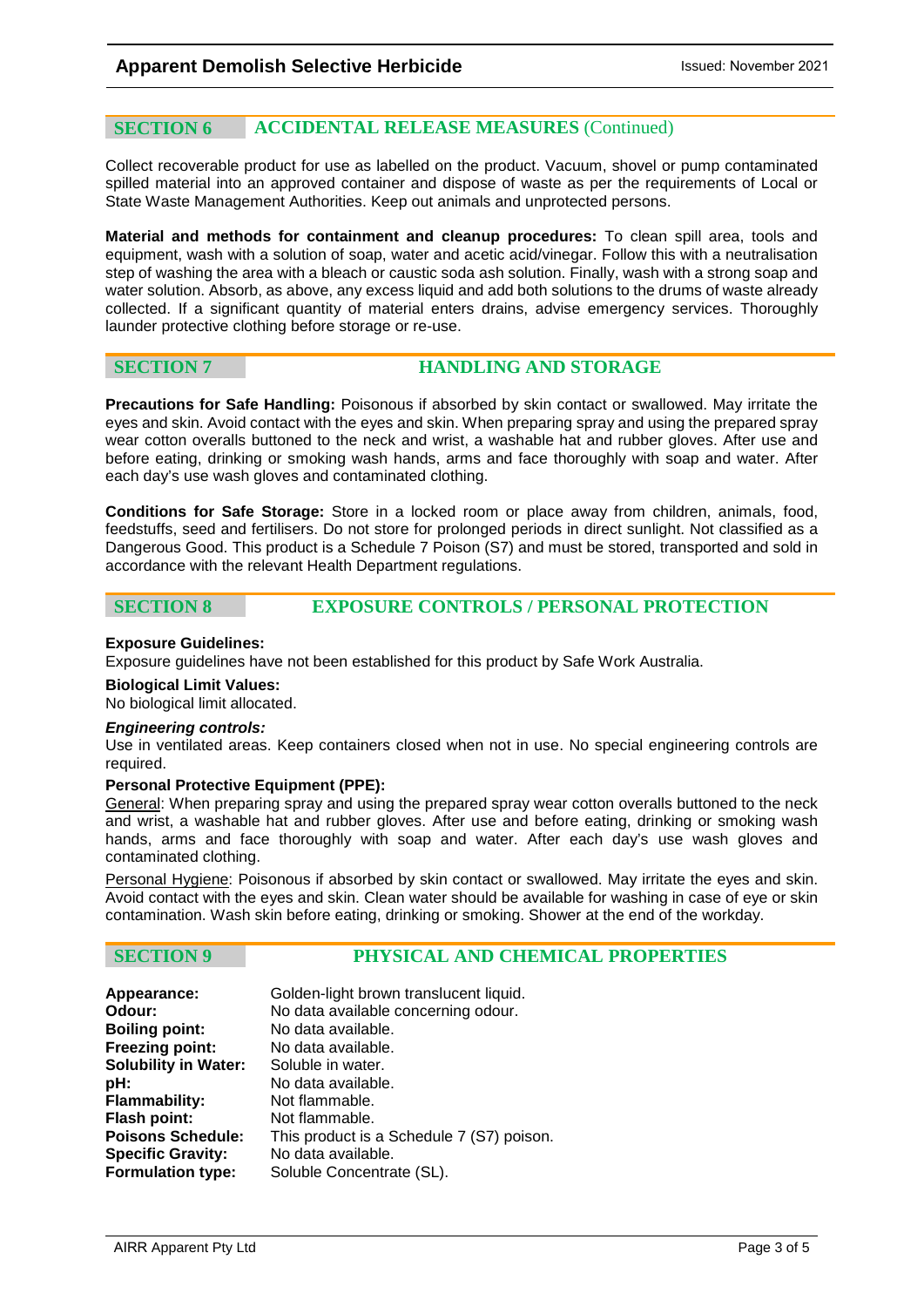# **Apparent Demolish Selective Herbicide Intervention 1991** Issued: November 2021

### **SECTION 10 STABILITY AND REACTIVITY**

**Chemical Stability:** Product is considered stable in ambient conditions for a period of at least 2 years after manufacture.

**Conditions to avoid:** Keep away from strong acids and oxidizing agents.

**Incompatible materials:** Strong acids, strong bases and strong oxidising agents.

**Hazardous decomposition products:** If heated until evaporation of water, the residual material can emit toxic and noxious fumes. Will not polymerise.

**Hazardous reactions:** Avoid contact of the concentrate with strong alkalis and acids. Polymerisation is unlikely.

# **SECTION 11 TOXICOLOGICAL INFORMATION**

No specific data is available for this product as no toxicity tests have been conducted on this product. Information presented is our best judgement based on similar products and/or individual components. As with all products for which limited data is available, caution must be exercised through the use of protective equipment and handling procedures to minimise exposure.

### *Potential Health Effects:*

### **ACUTE EFFECTS**

- **Swallowed:** Harmful if swallowed. This product is an oral irritant. Symptoms may include burning sensation and reddening of skin in mouth and throat. Other symptoms may also become evident, but all should disappear once exposure has ceased.
- **Eye:** This product will cause irritation to the eyes. Possible eye damage if not washed off immediately.
- **Skin:** This product will irritate the skin and may be sensitising to sensitive individuals.

**Inhaled:** Inhalation of mists or sprays may produce respiratory irritation.

# **SECTION 12 ECOLOGICAL INFORMATION**

**Environmental Toxicology:** No data is available on this product. DSMA has low toxicity to birds LD<sub>50</sub> for bobwhite quail is 4695 mg/kg. Low toxicity to fish and aquatic organisms with an LC50 (96 hr) for rainbow trout is > 114 mg/L and  $LC_{50}$  (48 hr) for daphnia 153 mg/L. Moderate toxicity to bees  $LD_{50}$  > 20.7 µg/bee.

**Environmental Fate:** DSMA has a low bio concentration risk. DSMA is metabolised by soil bacteria to methylarsine, arsenate and methylarsonate (half-life in soil is 55 days).

**SECTION 13 DISPOSAL CONSIDERATIONS**

**Spills and Disposal:** Persons involved in cleanup require adequate skin protection - see Section 8. Keep material out of streams and sewers. Dispose of drummed wastes, including decontamination solution in accordance with the requirements of Local or State Waste Management Authorities. In rural areas contact ChemClear [http://www.chemclear.com.au](http://www.chemclear.com.au/) for help with collection of unwanted rural chemicals.

**Disposal of empty containers:** Triple or preferably pressure rinse empty containers before disposal. Add rinsings to spray tank. Do not dispose of undiluted chemicals on site. Break, crush, and or puncture and bury empty containers in a local authority landfill. If not available, bury the containers at a depth of 500 mm in a disposal pit specifically marked and set up for this purpose clear of waterways, vegetation and roots. Empty containers or product should not be burnt.

### **SECTION 14 TRANSPORT INFORMATION**

**Transport:** This product is not classified as a Dangerous Good. This product is a Schedule 7 Poison (S7) and must be stored, transported and sold in accordance with the relevant Health Department regulations.